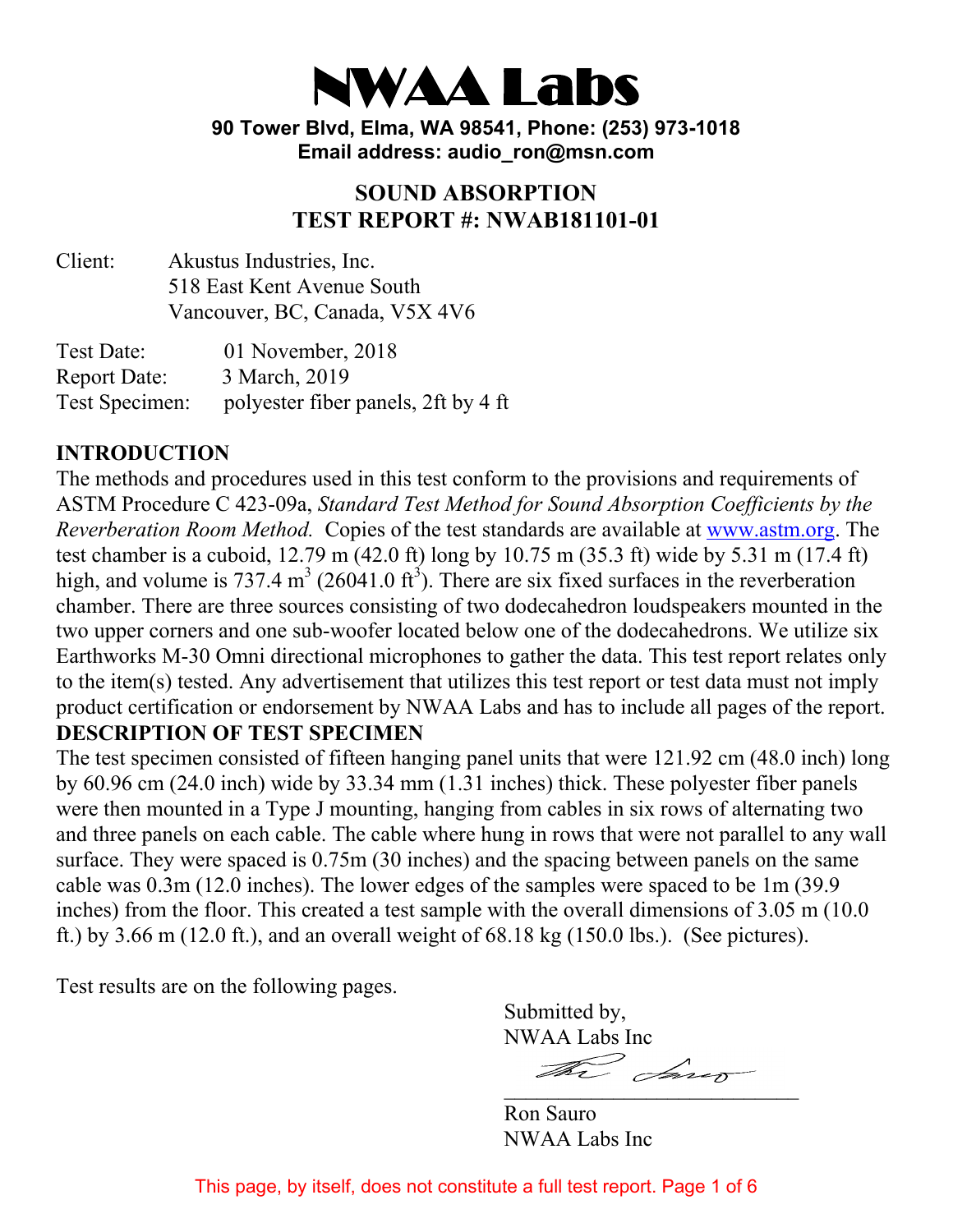This page, by itself, does not constitute a full test report. Page 2 of 6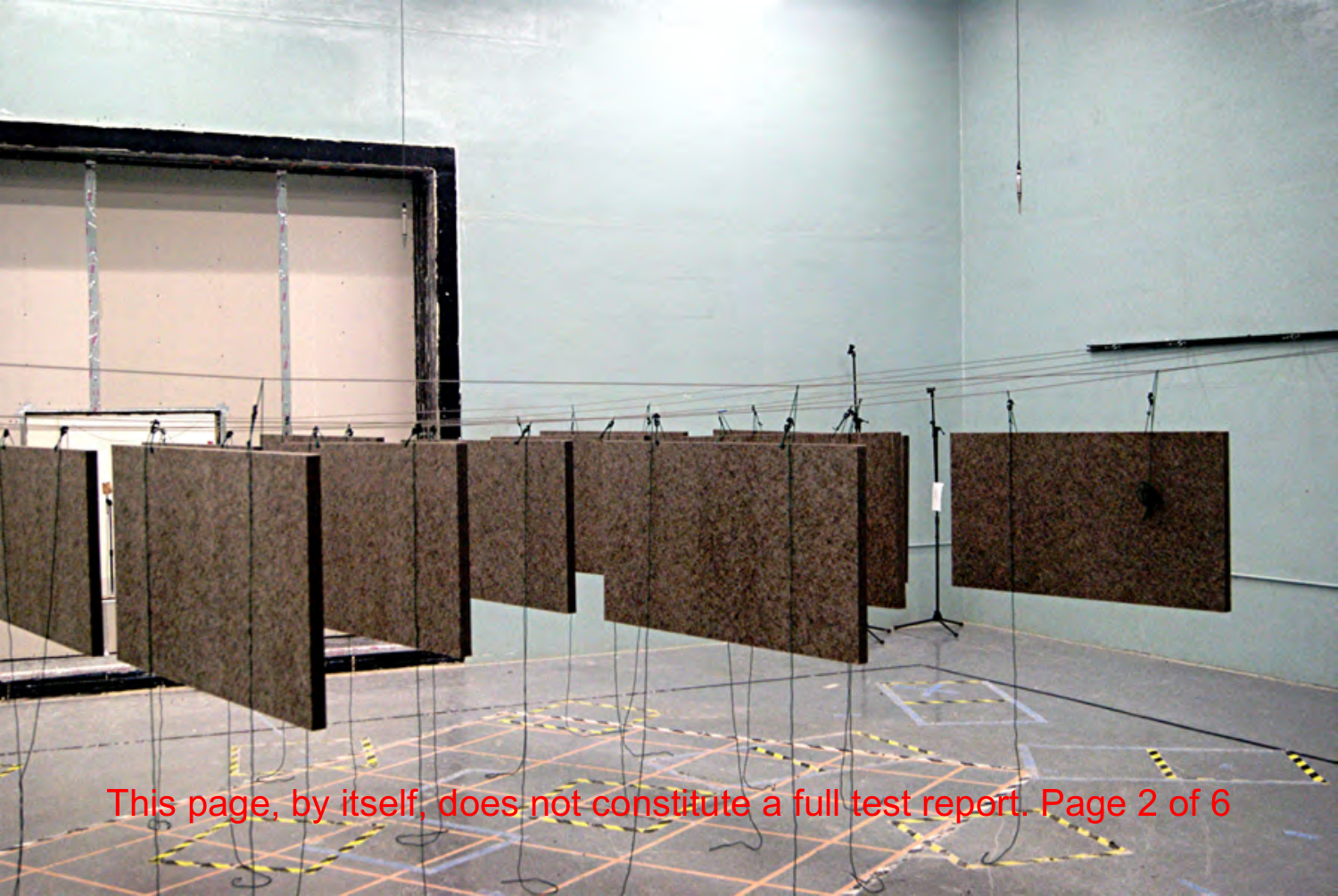This page, by itself, does not constitute a full test report. Page 3 of 6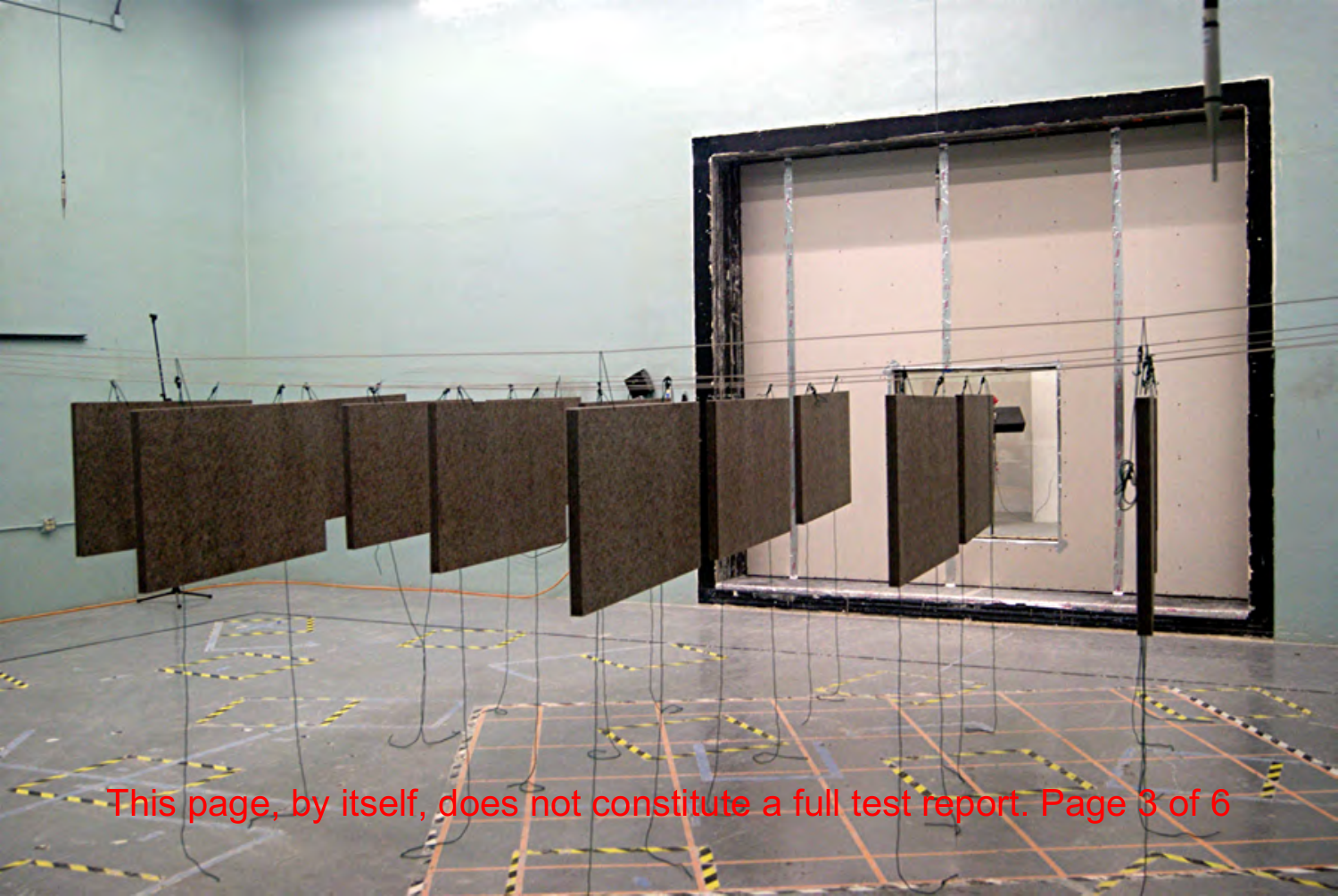# NWAA Labs, Inc.

90 Tower Blvd, Elma, WA 98541 (253)-973-1018

| <b>ITest#</b>               | NWAB181101-01 |
|-----------------------------|---------------|
| <b>Test Date:</b>           | 1-Nov-18      |
| Mounting per ASTM E795-00:  | J Mount       |
| Area Tested: M <sup>2</sup> | 11.15         |
| Temperature: <sup>o</sup> C | 22            |
| Barometer: pa               | 101500        |
| Humidity: %                 | 65            |

| .        |            |      |
|----------|------------|------|
| 1-Nov-18 | <b>NRC</b> | 1.15 |
| J Mount  |            |      |
| 11.15    | <b>SAA</b> | 1.12 |

| AKUSTUS polyester fiber baffles 2ft x 4ft |             |                   |            |  |
|-------------------------------------------|-------------|-------------------|------------|--|
| Frequency                                 | Absorption  | Absorption        | Absorption |  |
| (Hz)                                      | Coefficient | (m <sup>2</sup> ) | (sabins)   |  |
| 40Hz                                      | 0.06        | 0.65              | 7.00       |  |
| 50Hz                                      | 0.09        | 1.03              | 11.10      |  |
| 63Hz                                      | 0.14        | 1.59              | 17.10      |  |
| 80Hz                                      | 0.22        | 2.47              | 26.60      |  |
| 100Hz                                     | 0.21        | 2.36              | 25.40      |  |
| 125Hz                                     | 0.16        | 1.82              | 19.60      |  |
| 160Hz                                     | 0.37        | 4.09              | 44.00      |  |
| 200Hz                                     | 0.29        | 3.22              | 34.60      |  |
| 250Hz                                     | 0.41        | 4.53              | 48.80      |  |
| 315Hz                                     | 0.57        | 6.37              | 68.60      |  |
| 400Hz                                     | 0.80        | 8.94              | 96.20      |  |
| 500Hz                                     | 1.01        | 11.27             | 121.30     |  |
| 630Hz                                     | 1.21        | 13.53             | 145.60     |  |
| 800Hz                                     | 1.21        | 13.55             | 145.80     |  |
| 1000Hz                                    | 1.43        | 15.98             | 172.00     |  |
| 1250Hz                                    | 1.62        | 18.10             | 194.80     |  |
| 1600Hz                                    | 1.66        | 18.48             | 198.90     |  |
| 2000Hz                                    | 1.65        | 18.35             | 197.50     |  |
| 2500Hz                                    | 1.63        | 18.22             | 196.10     |  |
| 3150Hz                                    | 1.63        | 18.17             | 195.50     |  |
| 4000Hz                                    | 1.59        | 17.73             | 190.80     |  |
| 5000Hz                                    | 1.57        | 17.46             | 187.90     |  |
| 6300Hz                                    | 1.49        | 16.64             | 179.10     |  |
| 8000Hz                                    | 1.58        | 17.65             | 190.00     |  |
| 10000Hz                                   | 1.64        | 18.29             | 196.90     |  |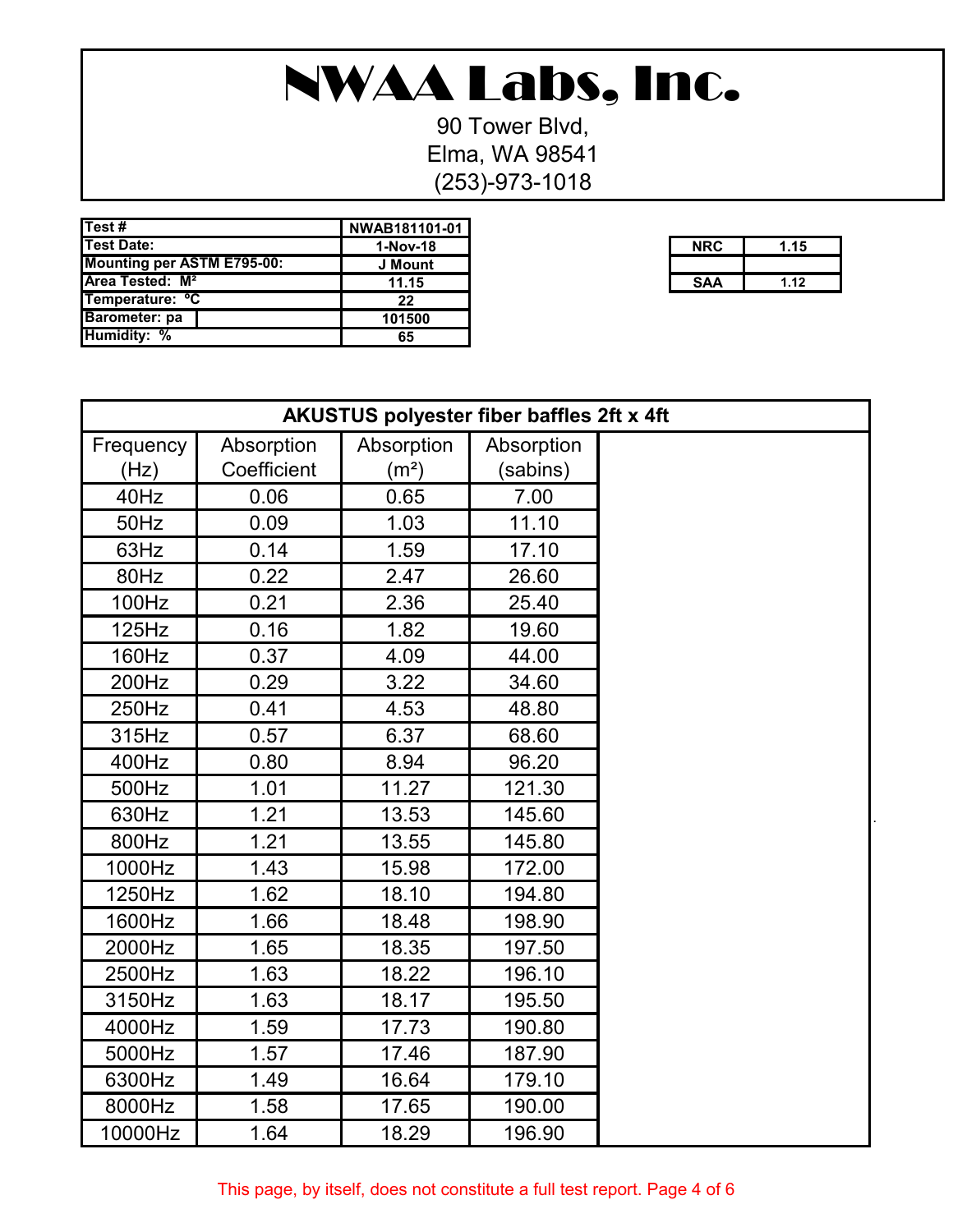

90 Tower Blvd, Elma, WA 98541 (253)-973-1018

| Test#                      | NWAB181101-01  |
|----------------------------|----------------|
| <b>Test Date:</b>          | 1-Nov-18       |
| Mounting per ASTM E795-00: | <b>A Mount</b> |
| <b>Number of Units</b>     | 15             |
| Temperature: °C            |                |
| Barometer: pa              | 101500         |
| <b>Humidity:</b><br>%      | 65             |

| <u>งR</u> C |  |
|-------------|--|
|             |  |
| SAA         |  |

| AKUSTUS polyester fiber baffles 2ft x 4ft |  |                                 |                        |  |
|-------------------------------------------|--|---------------------------------|------------------------|--|
| Frequency<br>(Hz)                         |  | Absorption<br>(m <sup>2</sup> ) | Absorption<br>(sabins) |  |
| 50Hz                                      |  | 0.65                            | 7.00                   |  |
| 63Hz                                      |  | 1.03                            | 11.10                  |  |
| 80Hz                                      |  | 1.59                            | 17.10                  |  |
| 100Hz                                     |  | 2.47                            | 26.60                  |  |
| 125Hz                                     |  | 2.36                            | 25.40                  |  |
| 160Hz                                     |  | 1.82                            | 19.60                  |  |
| 200Hz                                     |  | 4.09                            | 44.00                  |  |
| 250Hz                                     |  | 3.22                            | 34.60                  |  |
| 315Hz                                     |  | 4.53                            | 48.80                  |  |
| 400Hz                                     |  | 6.37                            | 68.60                  |  |
| 500Hz                                     |  | 8.94                            | 96.20                  |  |
| 630Hz                                     |  | 11.27                           | 121.30                 |  |
| 800Hz                                     |  | 13.53                           | 145.60                 |  |
| 1000Hz                                    |  | 13.55                           | 145.80                 |  |
| 1250Hz                                    |  | 15.98                           | 172.00                 |  |
| 1600Hz                                    |  | 18.10                           | 194.80                 |  |
| 2000Hz                                    |  | 18.48                           | 198.90                 |  |
| 2500Hz                                    |  | 18.35                           | 197.50                 |  |
| 3150Hz                                    |  | 18.22                           | 196.10                 |  |
| 4000Hz                                    |  | 18.17                           | 195.50                 |  |
| 5000Hz                                    |  | 17.73                           | 190.80                 |  |
| 6300Hz                                    |  | 17.46                           | 187.90                 |  |
| 8000Hz                                    |  | 16.64                           | 179.10                 |  |
| 10000Hz                                   |  | 17.65                           | 190.00                 |  |